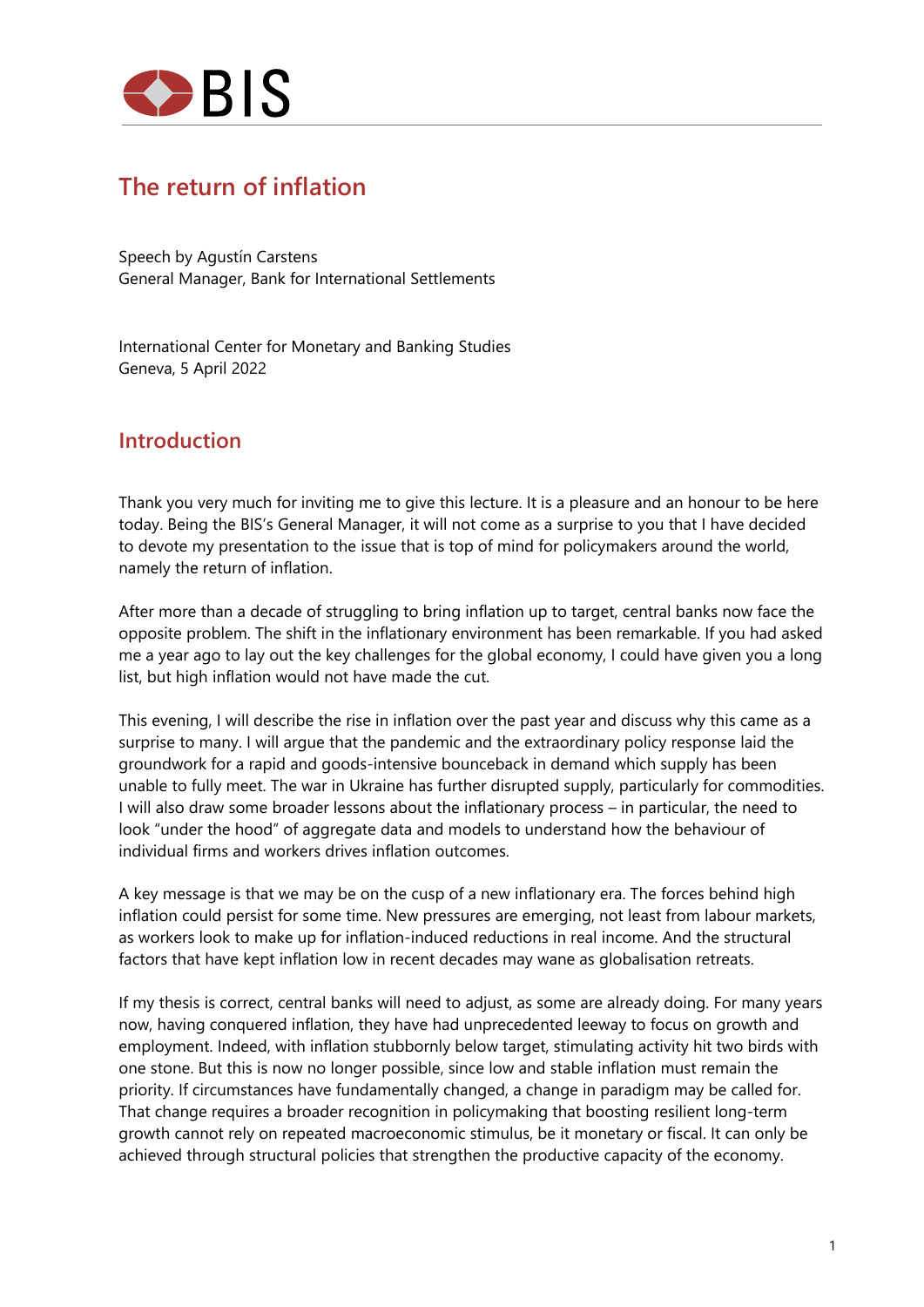

## **The rise of global inflation**

Inflation has surprisingly flared up in the past year.

Developments in the United States, the euro area and other advanced economies (AEs) have attracted the most attention. And indeed, almost 60% of AEs currently have year-on-year inflation above 5% – more than 3 percentage points above typical inflation targets. This is the largest share since the late 1980s.



High inflation is a worldwide phenomenon

But the rise has not been limited to AEs. Inflation has risen in emerging market economies (EMEs) too. In more than half of EMEs inflation rates are above 7%. Aside from a short period around the Great Financial Crisis (GFC) reflecting very specific and short-lived factors, this is the largest share in over two decades.

Admittedly, the rise in inflation has not been uniform. In Asia, for example, inflation has generally risen less. But even in that region, most countries – with the exception of Japan and China – have seen a material pickup in recent months. And here in Switzerland, dubbed "the country that inflation forgot", inflation is the highest since 2008.

At first, in early 2021, price increases were confined to a small number of items. Energy, food and durable goods, such as cars, are the most familiar examples. We tend to think of these as relative price changes resulting from shifts in demand and supply, many pandemic-induced. The items where supply and demand imbalances were concentrated had relatively flexible prices, allowing quick adjustments. Indeed, for a while it was possible to attribute *all* of the increase in inflation to these items, making it look transitory.

But higher inflation has become increasingly broad based. Since the start of 2021, the share of items in the consumption basket that have seen very large price rises has increased steadily. In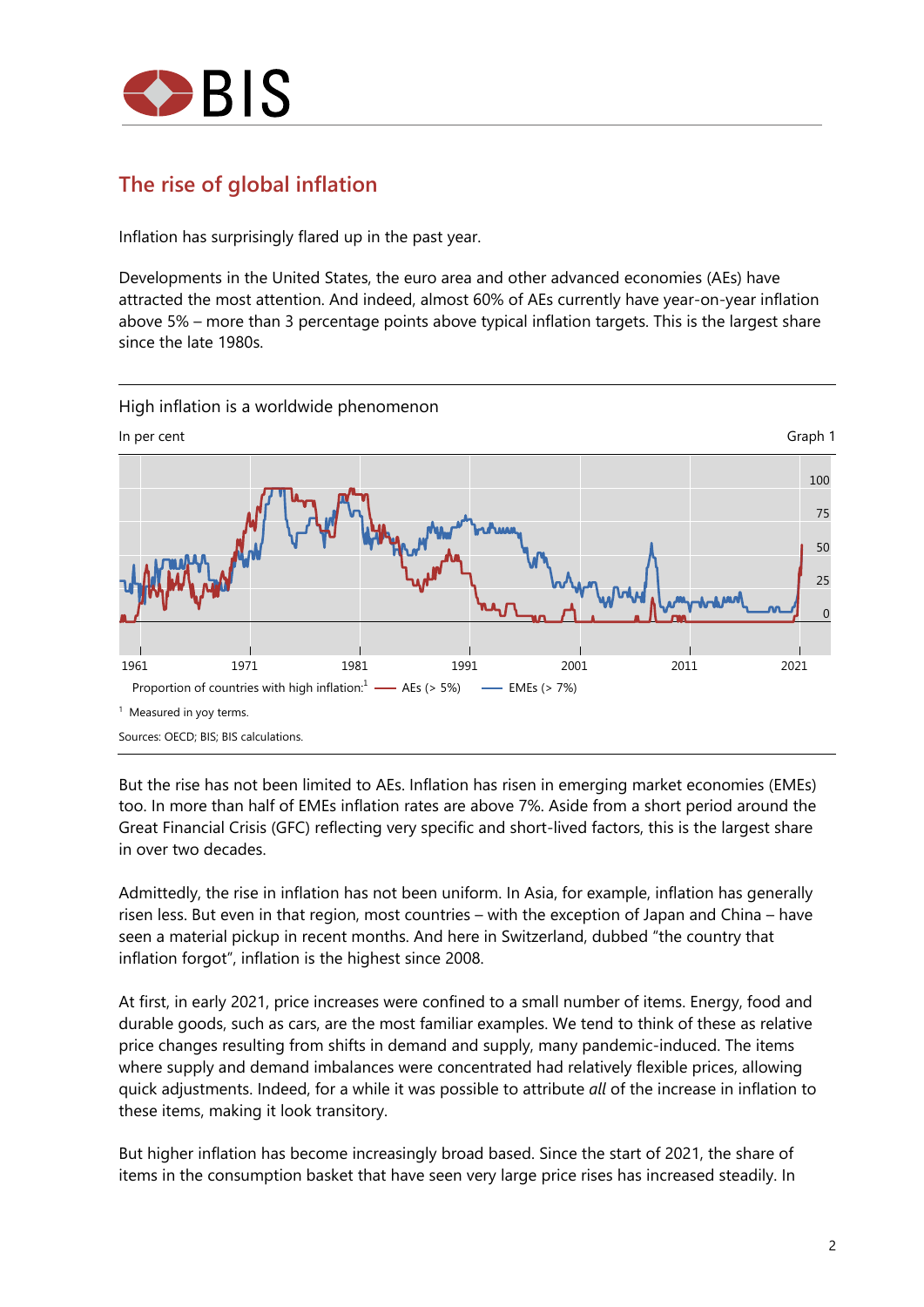

particular, growth in service prices has accelerated. Because growth in service prices tends to be more persistent than that in goods, inflation may be becoming more entrenched.



Inflation has broadened over time

The rise in inflation came as a surprise to most observers. At the start of last year, most expected inflation to remain low. As it began to rise, forecasts were revised up. But, even mid-year, most observers projected only a modest and temporary overshoot of central bank targets. In the end, inflation far exceeded the forecasts.



<sup>1</sup> AU, CA, CH, DK, GB, NO, NZ, and SE. <sup>2</sup> AE, AR, BR, CL, CO, CZ, DZ HK, HU, IL, IN, ID, KR, KW, MA, MY, MX, PE, PH, PL, RO, RU, SA, SG, TR, VN, and ZA.

Sources: Consensus Economics; national sources; BIS calculations.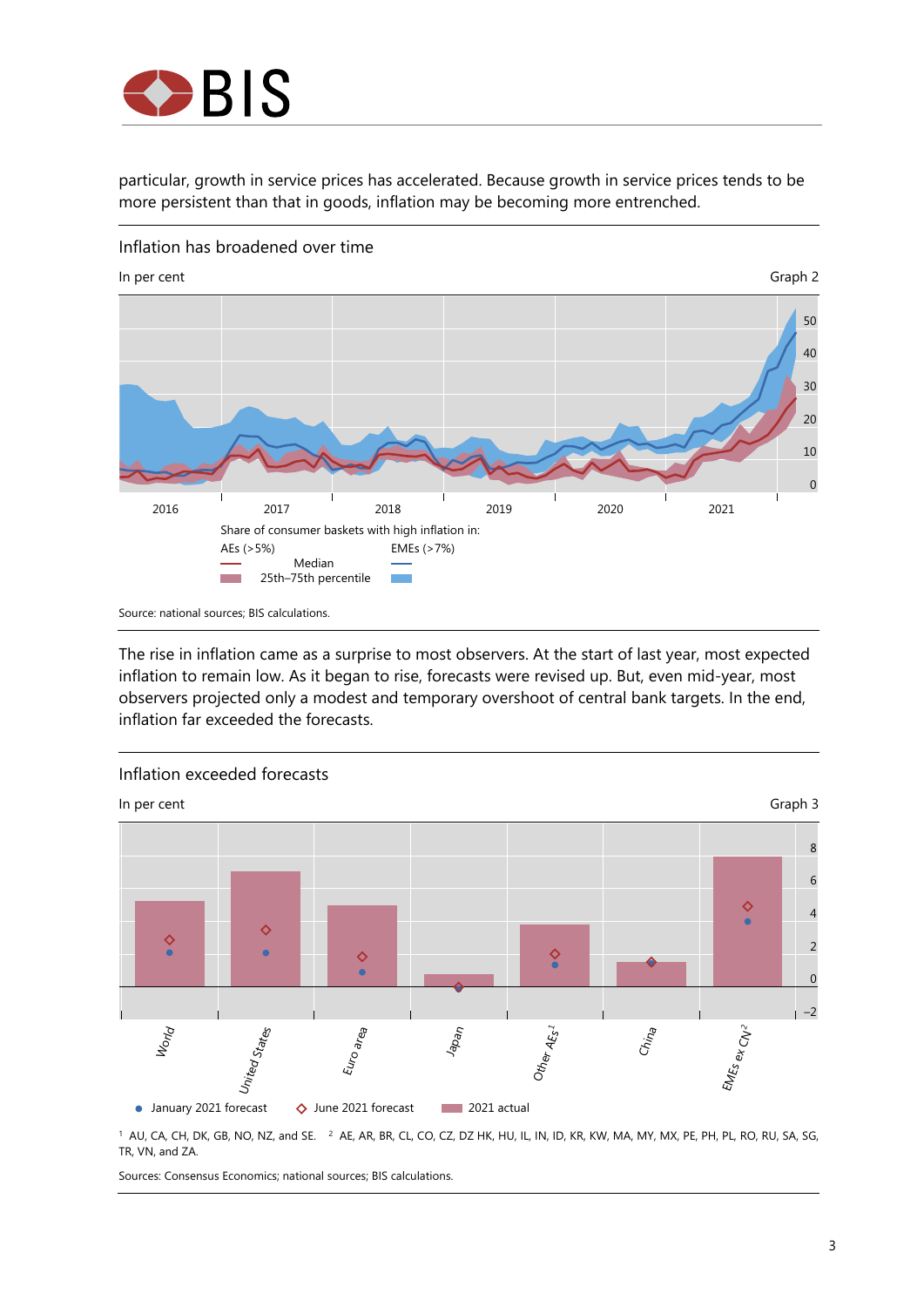

Economic forecasts are often wrong. But the forecast misses in 2021 were unusually large. Indeed, in many countries they went beyond what many regarded as plausible. We were no exception. In our Annual Economic Report last year, we laid out a "high inflation" scenario, based on a standard Phillips curve framework. We found it hard to come up with large numbers.

So why did inflation rise?

I would say as a result of the confluence of three factors. First, a surprisingly strong global rebound in aggregate demand: the global economy is expanding much more quickly than in the post-recession recoveries of recent decades. Second, a surprisingly persistent rotation in demand towards goods and away from services, particularly customer-facing ones. And, finally, a surprisingly unresponsive aggregate supply, which has found it hard to keep up with surging demand.

These shifts did not appear out of nowhere. The world economy is in a very different place than three years ago because of the pandemic, the extraordinary fiscal, monetary and regulatory response to it, and the war in Ukraine.

Let me discuss in more detail how demand and supply behaved during the expansion – and the role of the pandemic and policy response in shaping them.

When the pandemic broke out, many feared that the hit to aggregate demand would prove persistent. Some observers drew parallels with previous finance-driven recessions. Given the size of the initial downturn, comparisons with the Great Depression didn't seem entirely out of place. And there were widespread concerns about "scarring": consumers and businesses would hold back expenditures – once bitten, twice shy – and a trail of bankruptcies would cripple production.

The remarkably fast recovery, particularly in AEs, has put those fears to rest. The 2020 recession was deep as activity was artificially repressed. But when Covid constraints lifted, output bounced back. The much-feared wave of bankruptcies did not materialise. In many AEs, GDP is on track to return to, if not exceed, its pre-pandemic trend. By some metrics, labour markets look even tighter than they did pre-Covid.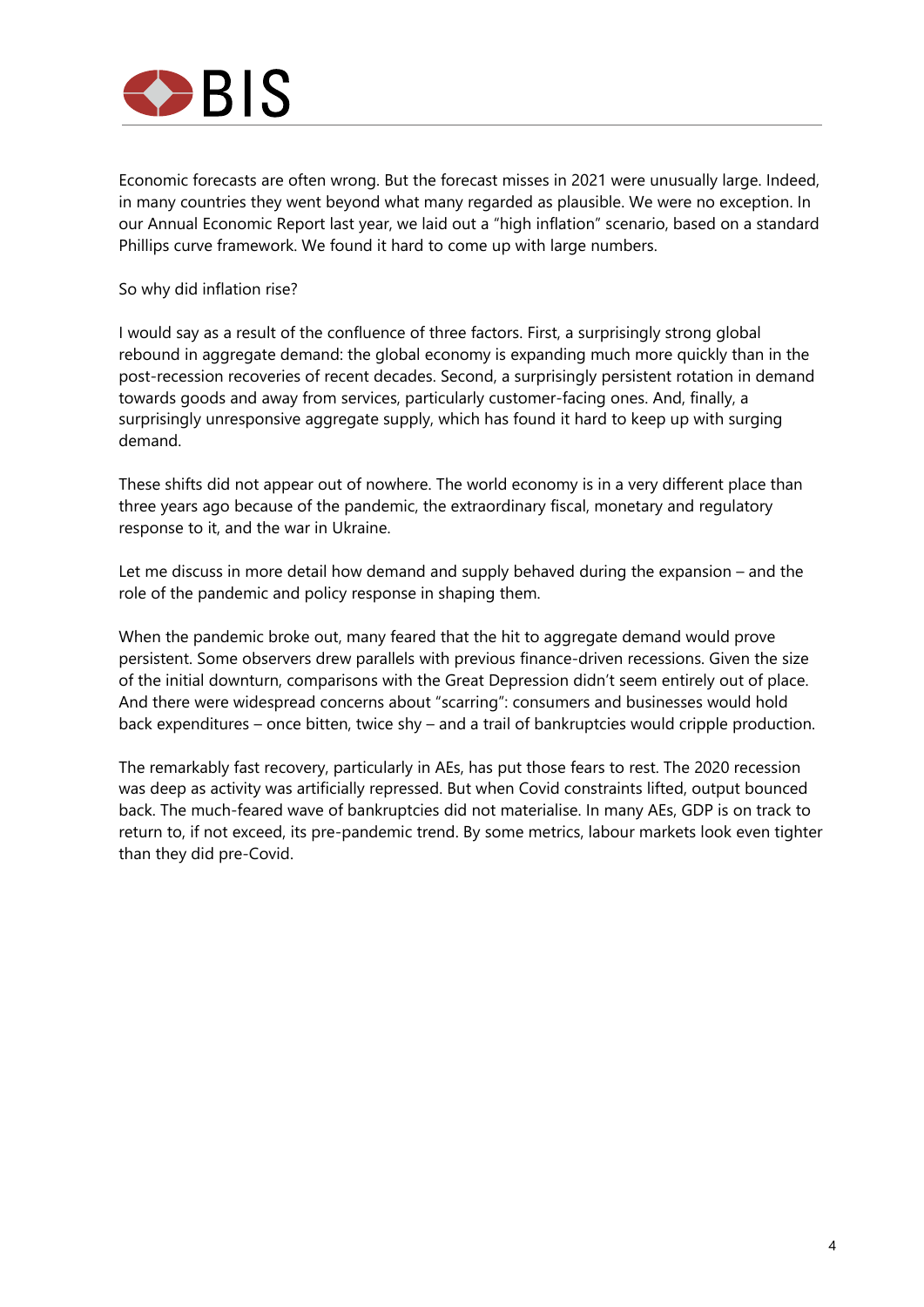

#### Economic activity bounced back quickly



But the strength of the recovery was not entirely due to the unique nature of the recession. The exceptional policy response played a key role. Early in the crisis, it helped firms and households withstand an unprecedented loss of income and forestalled serious financial disruptions. This paved the way for a rapid recovery. Over the past year, macroeconomic policy continued to support aggregate demand. In some countries, this involved continued fiscal stimulus, long after the worst of the recession had passed. And, almost everywhere, monetary policy fostered highly accommodative financial conditions, even in the face of strong growth and rising inflation. The initial policy response to the pandemic was meant to provide a bridge to the recovery. With the benefit of hindsight, policy settings, at least over the past year, may have served as a springboard for the rapid expansion.

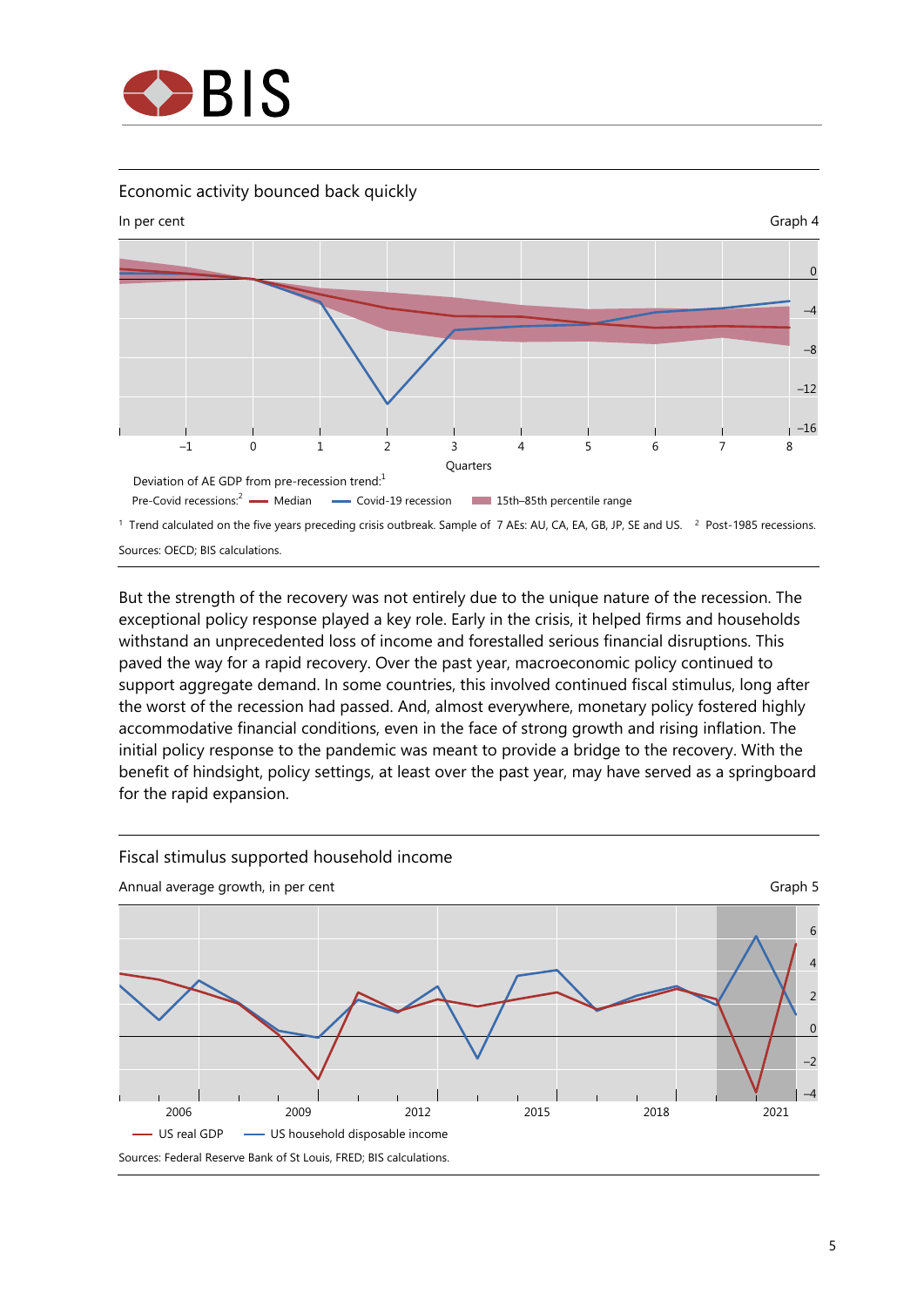

The initial early spending shift towards goods and away from services was to be expected. Lockdowns made it impossible to consume many services and boosted demand for goods, to make time spent at home more comfortable, to replace services that could no longer be bought or simply to allow people to work remotely.



But it is surprising how little demand rotated back to services later. Household spending on goods had been declining relative to services for several decades before the pandemic. Instead of households returning to their old patterns, the share of spending on goods generally remains well above pre-pandemic levels, although it dipped somewhat in the past year.

The goods-intensive nature of the expansion has added to inflation. It meant that some industries returned quickly to full capacity, leading to rapid price increases, even while economy-wide indicators pointed to continuing slack. Faster price growth in sectors where demand was strong was not offset by slower price growth in lagging sectors, not least as in service industries prices are relatively sticky. This may help explain why observers relying on aggregate measures of output or employment slack failed to foresee the rise in inflation.

Overall, supply has been surprisingly unresponsive to higher demand. This has showed up in bottlenecks, delivery delays, rising shipping costs and shortages of key production inputs. All of this stands in stark contrast to the aftermath of the GFC, when supply – particularly labour supply – seemed able to meet any increases in demand.

Once again, the pandemic contributed to these supply constraints. Staggered lockdowns disrupted global value chains and logistics networks, revealing the fragility of "just-in-time" manufacturing systems. Virus outbreaks and workers' health concerns hit labour supply. Firms by and large did a good job of overcoming these constraints – in some bottleneck-affected industries like shipping and semiconductors, output is higher than it was before the pandemic. But changing demand patterns proved harder to deal with. Meanwhile, in commodity markets, a legacy of low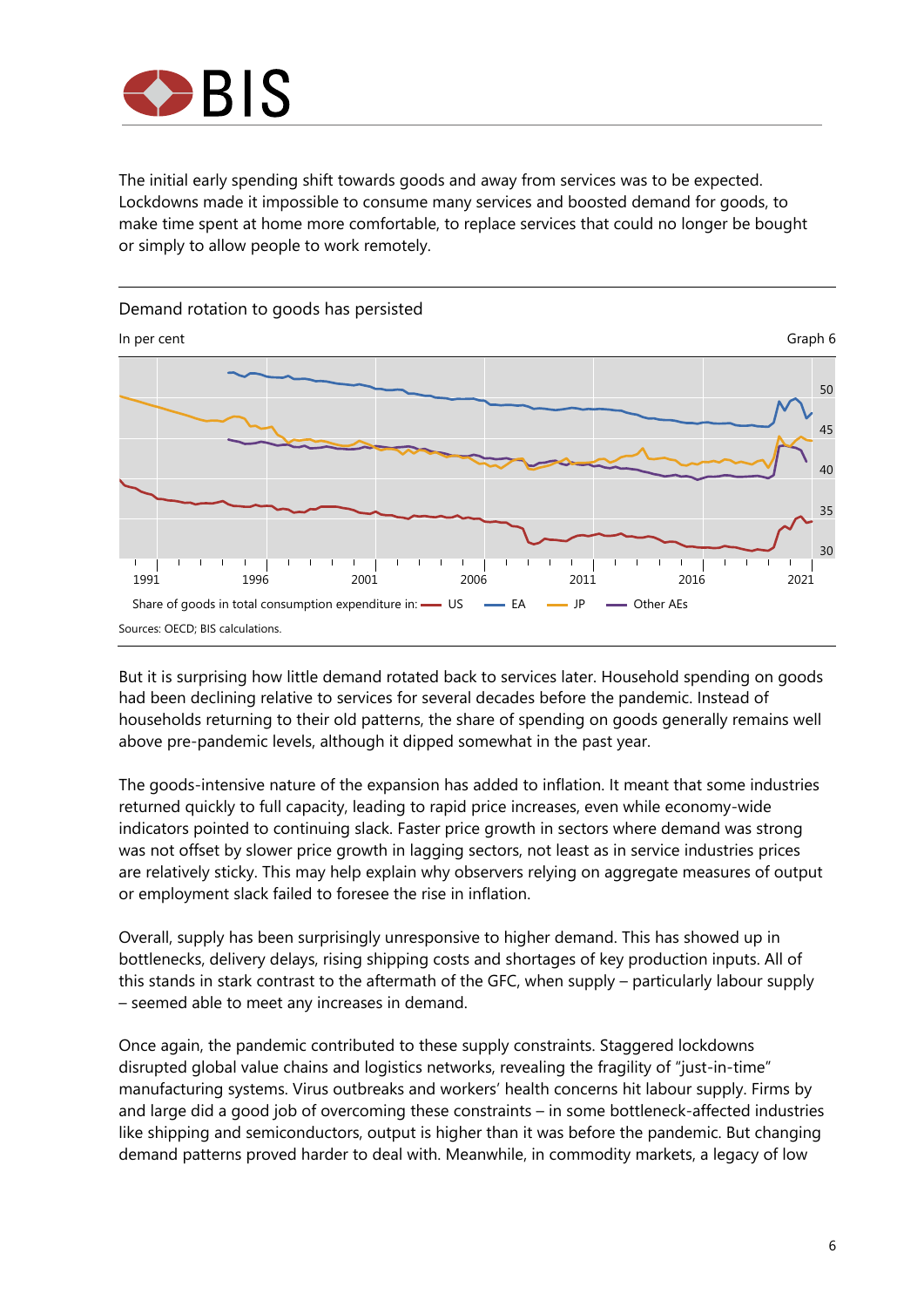

investment pre-pandemic also hindered the supply response, along with a reluctance to boost production by marginal producers, scarred by the sharp price declines of the 2010s.



## **Lessons for our understanding of inflation**

The experiences of the past 12 months provide several lessons for our understanding of inflation.

One is a reminder that the distinction between relative price changes and inflation is critical, but not always clear-cut. In hindsight, it was too tempting to dismiss the initial rises in energy, food and car prices as a one-off adjustment to changed demand. We have learned once more that sector-specific shocks can spill into other sectors and become more persistent and pervasive.

This can happen directly or indirectly, through rising input costs that percolate down the value chain. Indeed, recent bottlenecks have been so keenly felt partly because they occurred in items at the start of production chains, which are needed to produce other goods and services downstream.

This begs a broader question: under what conditions are relative price movements able to ignite broad-based inflation?

To answer this question, we need to look "under the hood" of the inflation process and examine the structural factors that have shaped inflation developments over recent decades.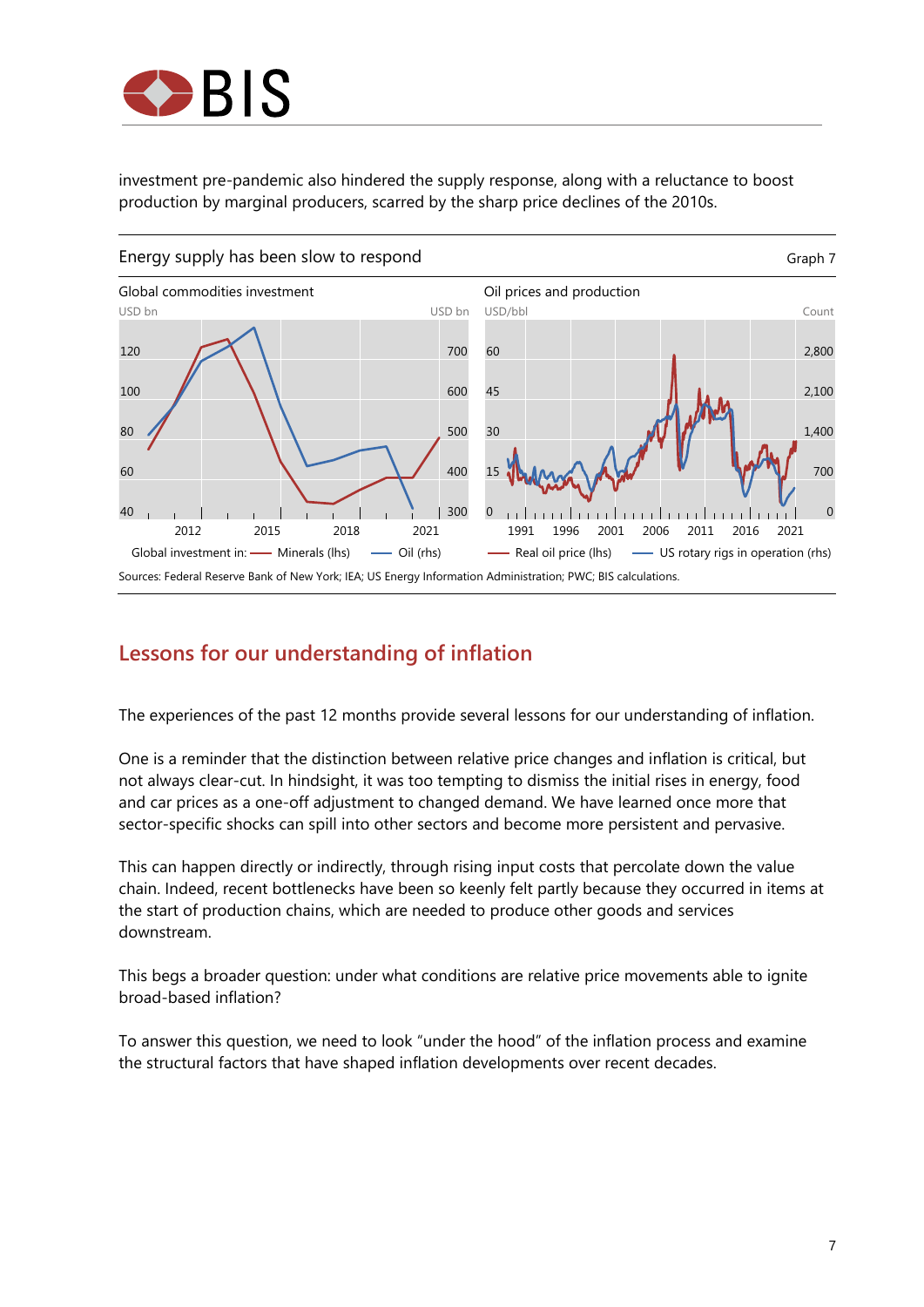

#### Common component of inflation drops in a low-inflation regime



1 The common component of 12-month percent changes in prices across all sectors and within each specified broad PCE sector is estimated using a 15-year moving window

Sources: US Bureau of Economic Analysis; BIS calculations.

One key lesson is that high- and low-inflation environments are very different. When inflation is high, price changes tend to be more aligned. Their common component explains a large share of the total variability of individual price changes. By contrast, in an environment of low and stable inflation, as in the last two decades, price changes in individual items – even large ones – percolate less into the prices of other items and, therefore, aggregate price indices. Put differently, when inflation is persistently low, much of what we measure as inflation is, in fact, the result of idiosyncratic price changes.

A consequence of this is that low-inflation environments tend to be largely self-correcting. Large price rises in individual items can increase inflation for a while. But if other prices don't respond, inflation will eventually come down.

When inflation is less persistent, its influence on wage- and price-setting loses traction. Most likely, this is because, once low inflation becomes entrenched, inflation naturally becomes less "salient", or prominent, in the minds of consumers as they do not observe price hikes in daily life. In addition, the general price level becomes less representative, since inflation comes to reflect mainly item-specific or relative price changes.

In fact, Paul Volcker, and later Alan Greenspan, famously defined price stability as "a situation in which expectations of generally rising (or falling) prices over a considerable period are not a pervasive influence on economic and financial behavior". In academic jargon, this is an instance of rational inattention: the cost of neglecting low inflation is lower than the cost of including it in wage negotiations or pricing decisions. The central bank's anti-inflation credentials and credibility can help to hardwire such behaviour.

But it is one thing to say that, when it settles at a low level, inflation has certain self-correcting properties, and quite another to say that those properties are shock-proof. If the system comes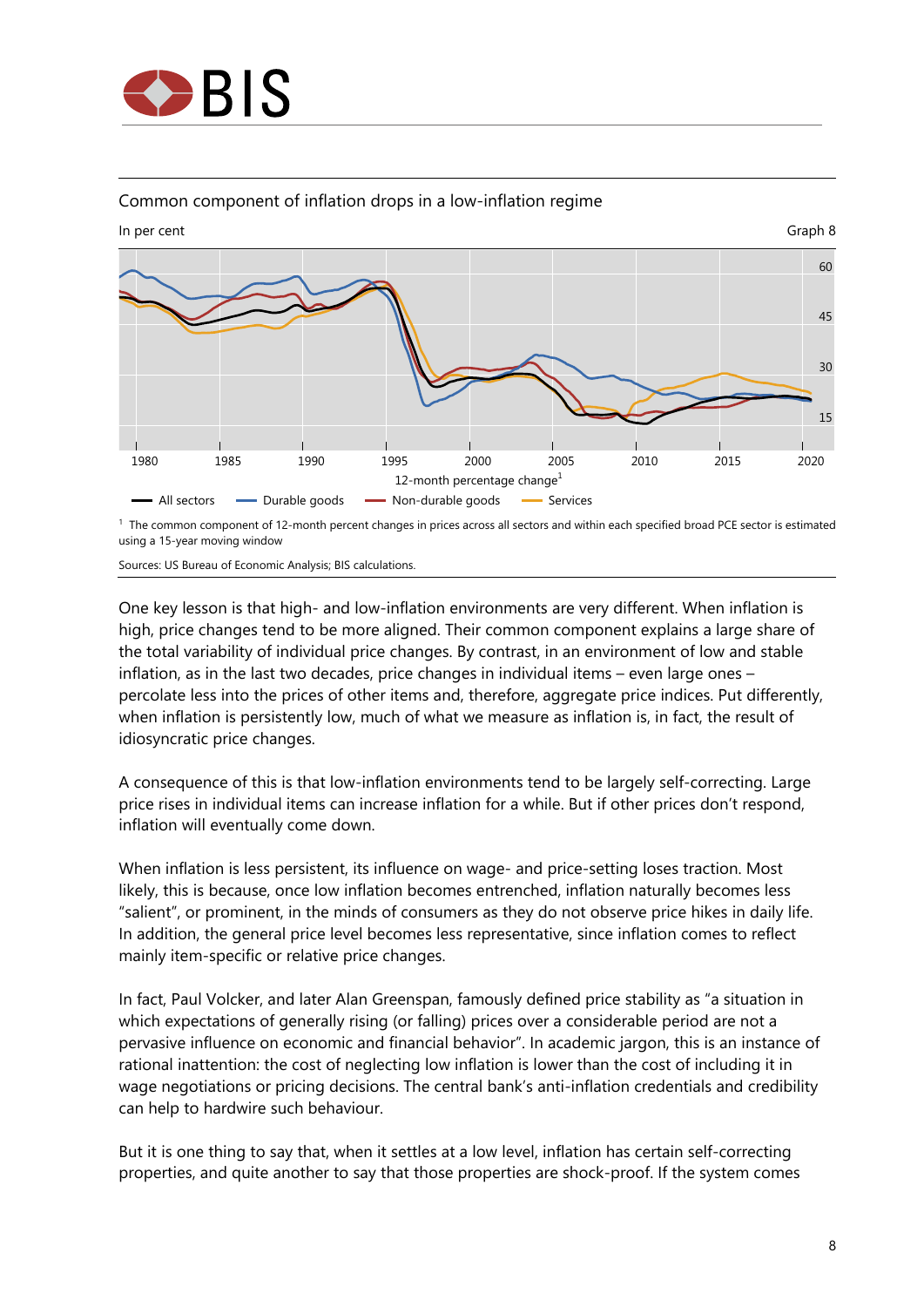

under stress, at some point those properties may give way. What is not salient, may become salient. And background economic conditions could allow that salience to be translated into higher wages and prices.

#### **New circumstances, new paradigm?**

This brings me to the outlook for inflation. Where could inflation go from here?

We should not expect inflationary pressures to ease soon. In many countries, demand has not fully rotated back to services. Bottlenecks remain in shipping, semiconductors and in countries where the pandemic may keep part of the workforce away from production. Indeed, the full price impact of the disruptions of 2021 may still be working its way through the system.

At the same time, new inflationary forces have emerged with a vengeance. Food, oil and many other commodity prices have soared since the start of the war in Ukraine as supplies have dried up. Some such increases will feed directly into higher consumer prices. Others, for example metals, will further stretch global value chains. And inflation has its own dynamics. We have already seen it broaden into services in many countries.



Looking beyond these immediate concerns, three developments lead me to think that the inflationary environment may have shifted in a more persistent way.

The first is that there are signs of inflation expectations becoming unmoored. This is clearest when we look at short-term expectation measures. Indicators of financial market participants' views and professional forecasts point to inflation of over 4½% in the United States and much of Europe over the next two years, and above 3½% in many other AEs. Even in countries like Japan and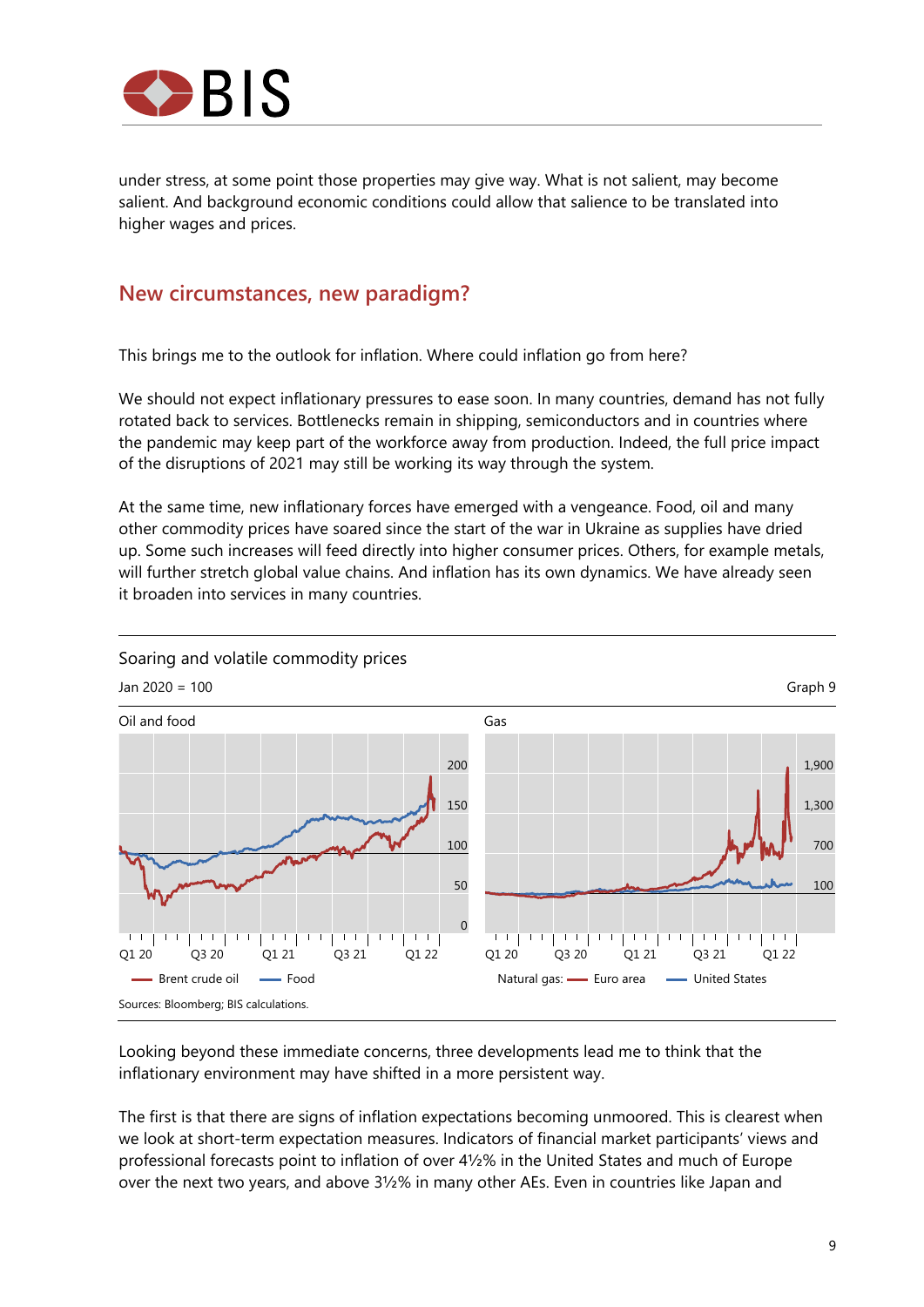

Switzerland, near-term expectations have picked up, although they remain below 2%. In particular, the near-term expectations of households, which may provide a better indication of those that have a more direct influence on wage and price decisions, have risen sharply since mid-2021.

While the message is more mixed regarding longer-term expectations, it is not a source of much comfort. An overshoot in long-term expectations would be especially worrying to the extent that these have a more lasting influence on behaviour. Admittedly, professional forecasters' expectations remain anchored. But – while these observers follow inflation developments closely and are attuned to evolving risks, they rarely stray too far from central banks' own projections – their independent information content is limited. More worryingly, other measures look less benign. Long-term inflation expectations inferred from financial markets are higher than they were before the pandemic – and much higher than in mid-2020. And households' expectations have also risen in some countries and are well above central banks' projections.



Measures of long-term inflation expectations have increased

If we dig more deeply into the figures, further concerning signs emerge. One that I have found particularly striking is that, while median household inflation expectations have increased only slightly over the past year, the upper tails of the distributions have risen substantially. That is, most households' inflation expectations haven't shifted much, but some have risen a lot. If that tendency spreads, central banks could find it much harder to bring inflation down.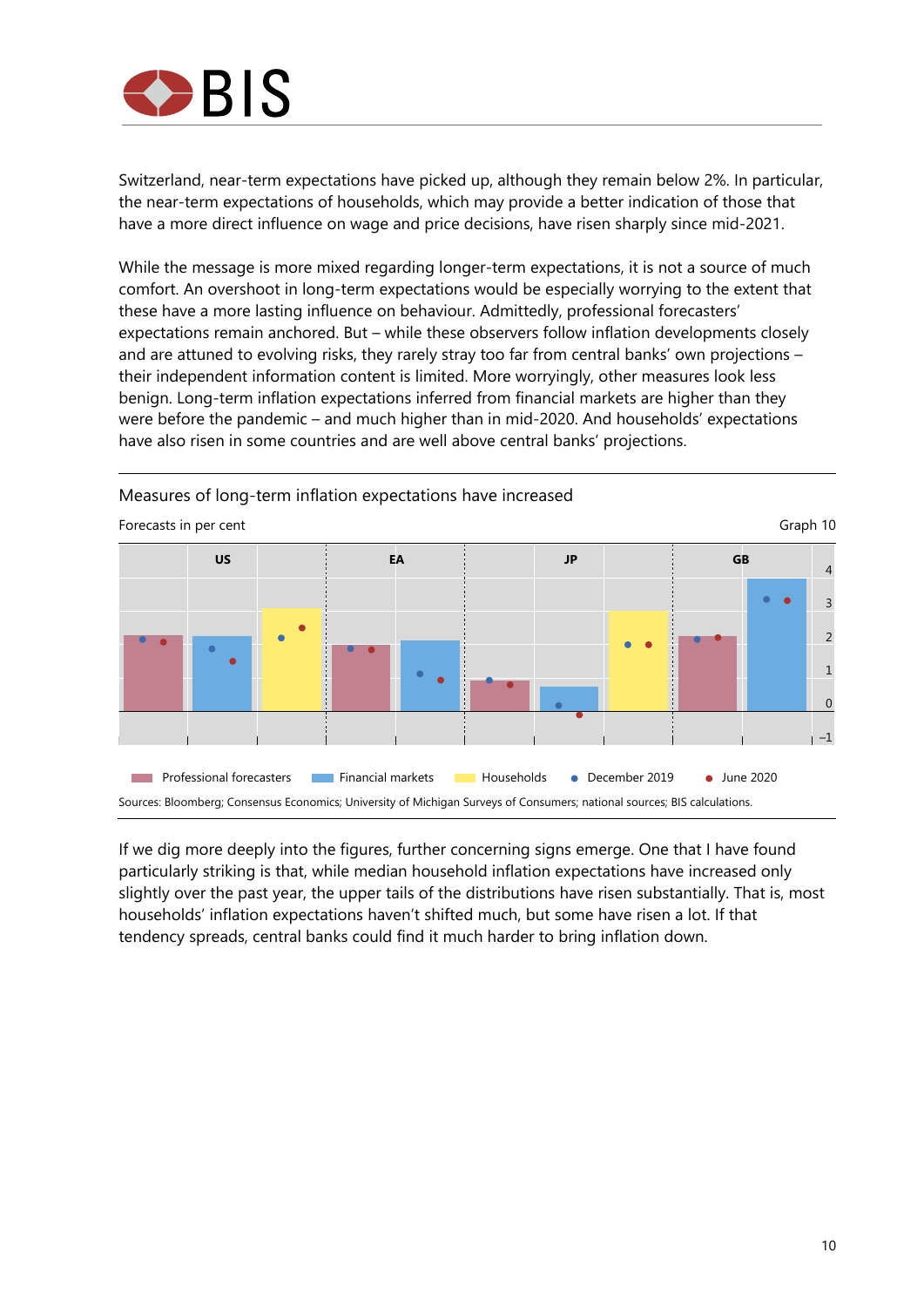





A second concern comes from signs that the muted link between relative price changes and inflation which characterised the low-inflation era may be shifting. One way of seeing this is by considering the behaviour of price spillovers across sectors. These tend to be comparatively low when inflation settles at a low level. In the United States, for example, in the pre-pandemic lowinflation era, less than a quarter of the variation in the prices in individual sectors was explained by unexpected changes in prices in other sectors, down from almost half in the high and runaway inflation environment of the 1970s. Now, there are already signs that the spillovers may be increasing. If we include data from the pandemic, the estimated degree of spillovers is rising quickly, approaching levels that characterised the high-inflation era.



1 Measured by summing the off-diagonal elements of the 12-months-ahead generalised forecast error variance decomposition of a Bayesian VAR with 6 lags, estimated on the cross-section of inflation in the PCE level-2 price indices; controlling for oil price, inflation expectations, unemployment gap, wage growth and changes in the BAA-AAA spread.

Sources: Board of Governors of the Federal Reserve System; Federal Reserve Bank of St Louis, FRED; Datastream; BIS calculations.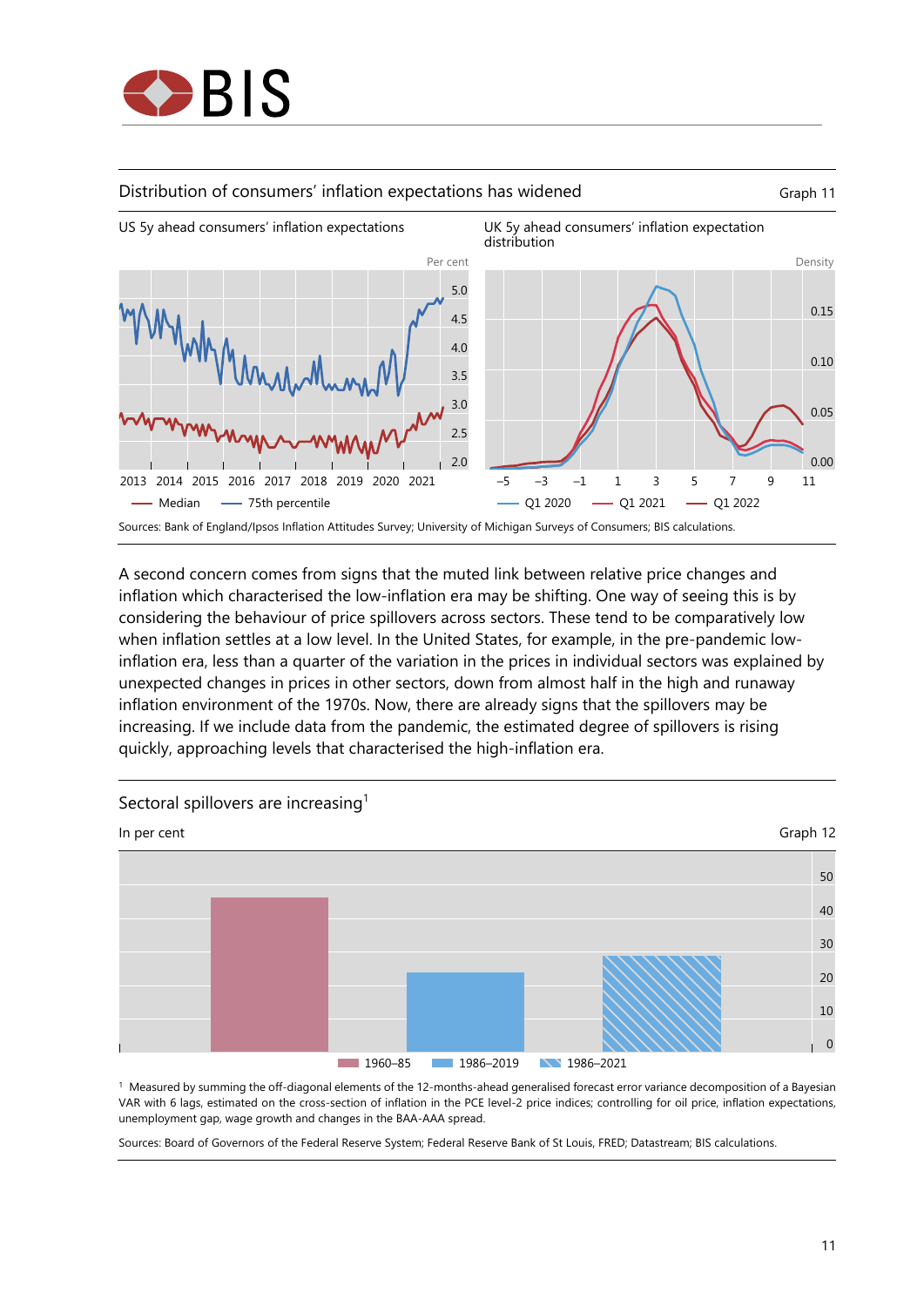

My third concern relates to the labour market. When inflation starts affecting the "cost of living" in a broad sense, it is more likely to take centre stage in price- and wage-setting decisions. This could trigger a dangerous wage-price spiral. Securing low inflation is a powerful antidote to such risk, as in this environment inflation exerts little direct influence on wage growth. The role of past inflation in determining wage growth steadily declined from the mid-1990s, as rolling estimates of a wage equation across several AEs show. In the years leading up to the pandemic, it was virtually zero. But there are some early signs that wage growth has become more sensitive to inflation – and even resumed its statistical significance – over the past year. Maybe what was no longer salient is becoming salient again.



Estimates and standard error of the coefficient on past inflation based on a rolling regression (windows of 20 years) of wage growth on its past, the unemployment gap, labour productivity growth and past inflation. Data is quarterly and covers 14 advanced economies.

Source: BIS calculations.

So, we need to be open to the possibility that the inflationary environment is changing fundamentally. Mindsets may already be shifting. A generation of society, workers and business managers who had never seen meaningful inflation – at least in AEs – are learning that rapid price rises are not merely the stuff of history books. Research shows that people who live through high inflation hold materially higher expectations about its future level and persistence than those who have not. This may amount to a change in paradigm: the lens we used to interpret economic developments since the 1990s may no longer be adequate.

Looking even further ahead, some of the structural disinflationary winds that have blown so intensely in recent decades may also be waning. In particular, there are signs that globalisation may be retreating. The pandemic, as well as changes in the geopolitical landscape, have already started to make firms rethink the risks involved in sprawling global value chains. And, regardless, the boost to global aggregate supply from the entry of some 1.6 billion workers from the former Soviet bloc, China and other EMEs into the effective global labour force may not be repeated on such a significant scale for a long time to come. Should the retreat from globalisation gather pace, it could help restore some of the pricing power firms and workers lost over recent decades.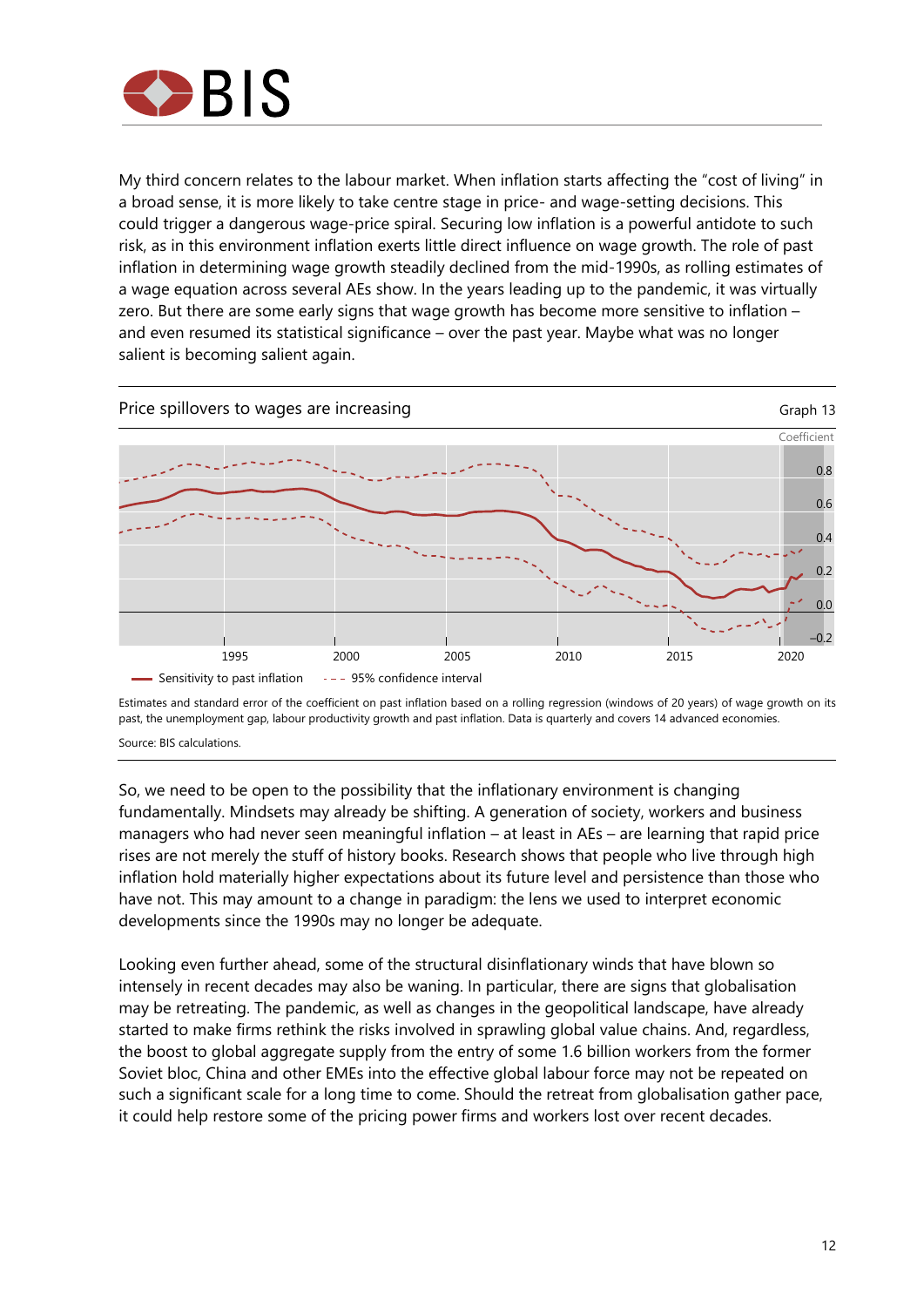

## **Policy implications**

The past year has reminded us how quickly inflation can rise and catch everyone by surprise, not least policymakers. If I am right about the risk of the persistence of the inflationary environment, there are several implications for policy.

An immediate implication is that policymakers may need to shift their mindsets. For several decades now, high and rising inflation has rarely been a pressing concern for central banks, at least in AEs. Indeed, post-GFC the fundamental challenge for many central banks was to raise inflation to target. The low-inflation environment gave central banks great, if not unprecedented, leeway to place more weight on other objectives, be they growth, full employment or others further beyond their traditional remit. Moreover, post-GFC the tools at central banks' disposal, and the room to use them, expanded in ways that would have been unthinkable in previous decades. Not all trade-offs disappeared. The long period of monetary accommodation clearly added to financial vulnerabilities. But inflation was not part of the trade-off. The current flare-up has highlighted the underlying constraints on policy and prompted central banks to act.

Central banks may also need to reassess how they respond to inflation resulting from supply side developments. These will typically spark relative price changes at first. The textbook prescription is to "look through" this type of inflation, because offsetting their impact on inflation would be costly. But that assumes inflation overshoots are temporary and not too large. Recent experience suggests it can be hard to make such clear-cut distinctions. What starts as temporary can become entrenched, as behaviour adapts if what starts that way goes far enough and lasts long enough. It's hard to establish where that threshold lies, and we may find out only after it has been crossed.

The good news is that central banks are awake to the risks. No one wants to repeat the 1970s. It seems clear that policy rates need to rise to levels that are more appropriate for the higherinflation environment. Most likely, this will require real interest rates to rise above neutral levels for a time in order to moderate demand.

The adjustment to higher interest rates will not be easy. In many countries, starting conditions complicate matters. Households, firms, financial markets and sovereigns have become too used to low interest rates and accommodative financial conditions, also reflected in historically high levels of private and public debt. It will be a challenge to engineer a transition to more normal levels and, in the process, set realistic expectations of what monetary policy can deliver.

Nor will the required shift in central bank behaviour be popular. But central banks have been here before. They are fully aware that the short-term costs in terms of activity and employment are the price to pay to avoid bigger costs down the road. And such costs represent an investment in central banks' precious credibility, which yields even longer-term benefits.

The shifts do underscore that central banks cannot single-handedly ensure global growth by keeping an accommodative stance in all conditions. Amid low inflation, this perception became commonplace. It is one central banks must continue to fight against, even more so in an inflationary environment.